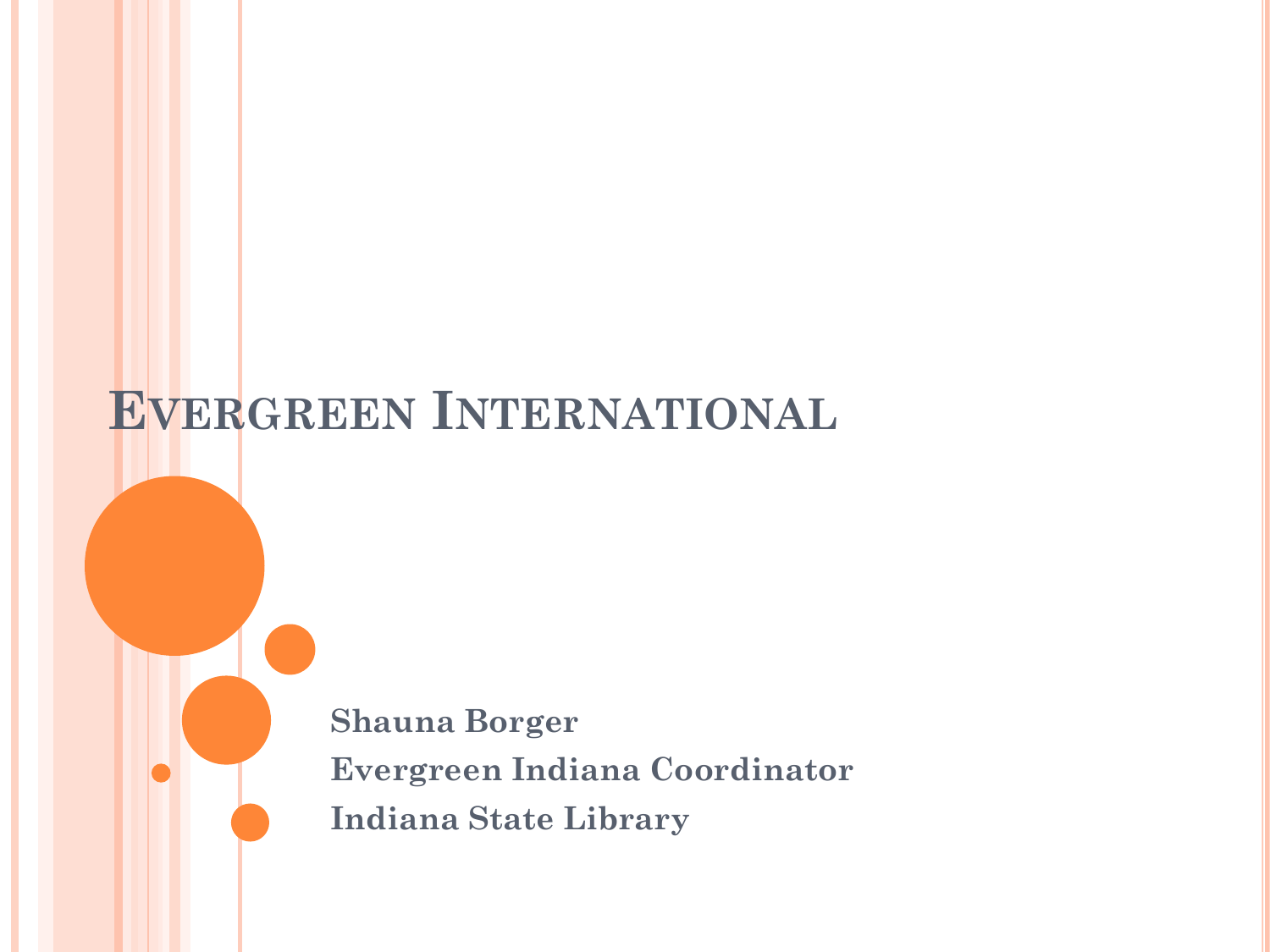# EVERGREEN INTERNATIONAL COMMUNITY

## **o** Introduction

- My learning experience at Evergreen International
- <http://www.open-ils.org/>
- Documentation Interest Group
	- <http://www.open-ils.org/documentation.php>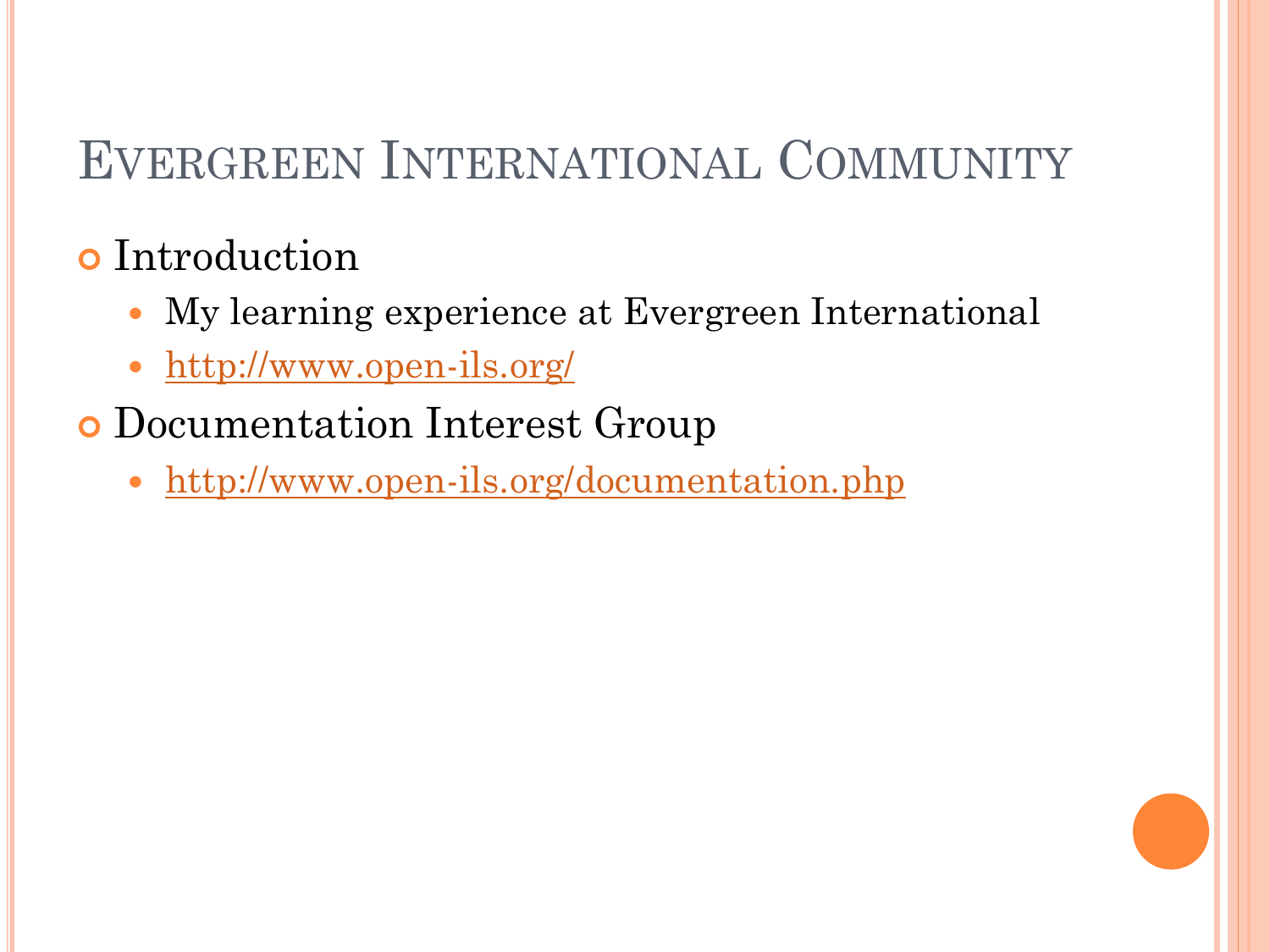### DISCUSSION AT THE CONFERENCE

- **o** High interest in creating general Evergreen documentation
- End user documentation vs. System Admin documentation
	- Add a permission level associated with the function to documentation

Documentation during the development process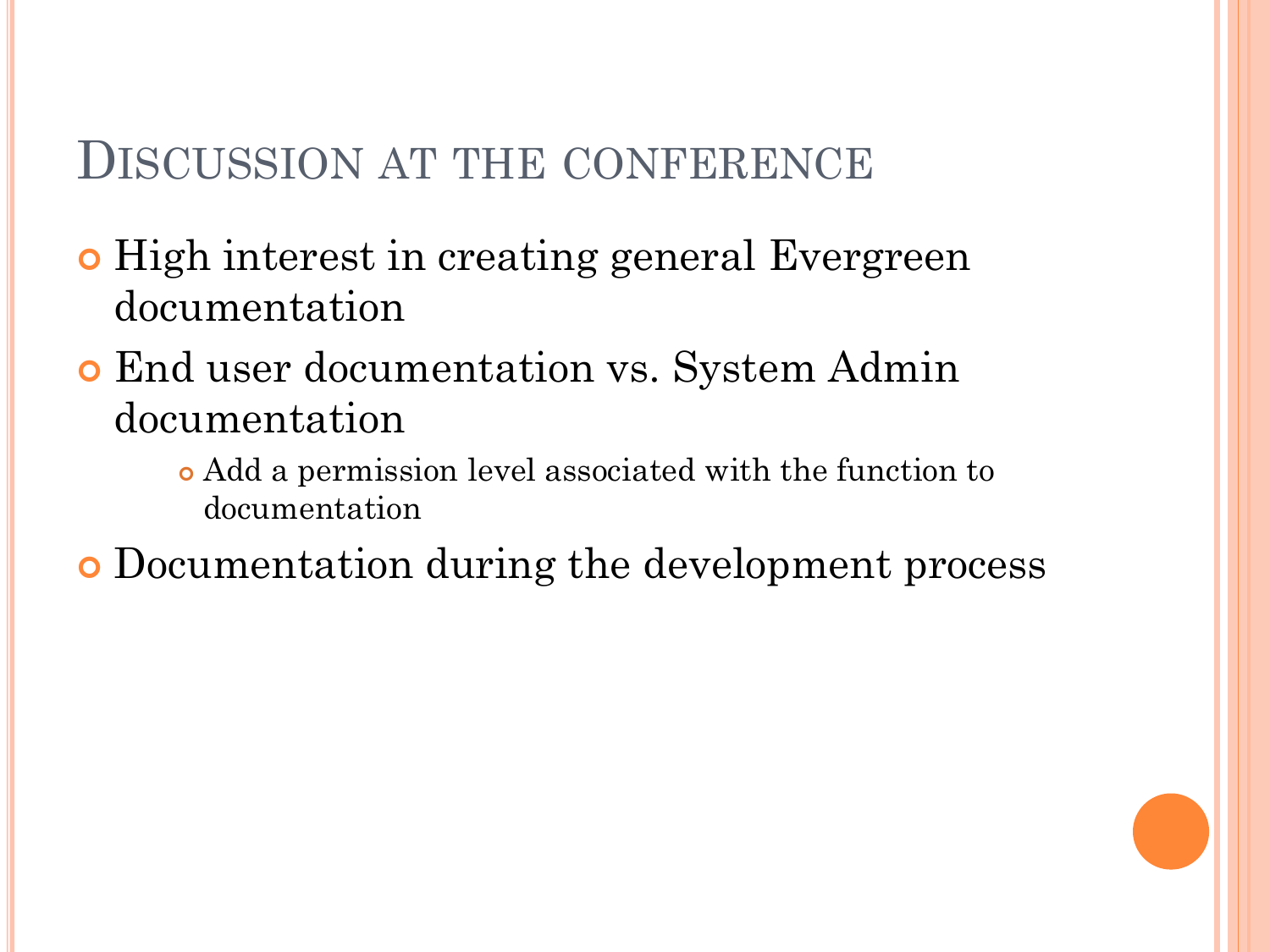

© 2008 GPLS | Partially funded by the Library Services & Technology Act through the Institute of Museum and Library Services.

<http://www.open-ils.org/>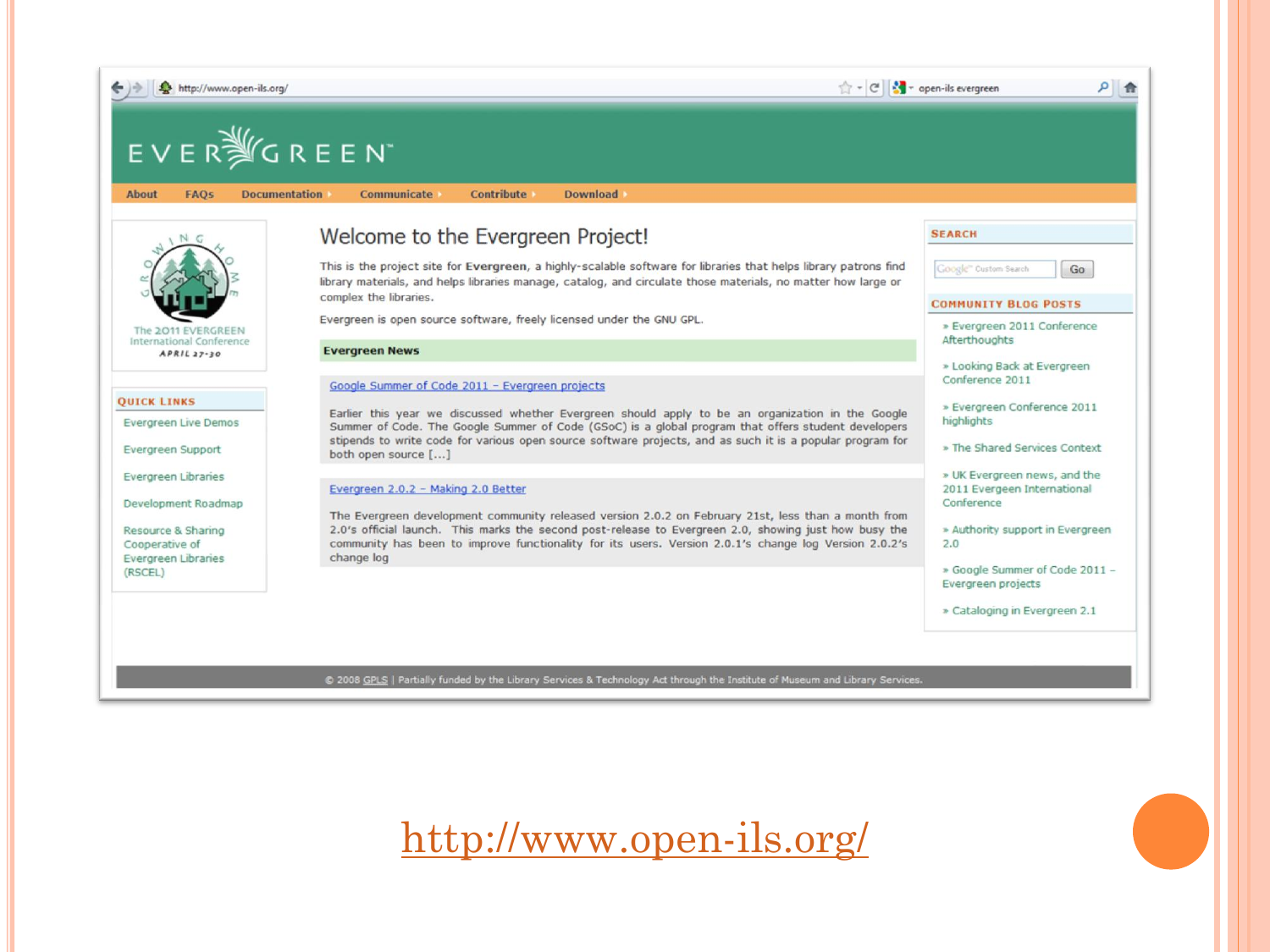### OUTLINE AND ASSIGNMENTS

### **o** Outline where you can volunteer to work on documentation for a specific area

[http://www.open-](http://www.open-ils.org/dokuwiki/doku.php?id=evergreen-docs:dig)

[ils.org/dokuwiki/doku.php?id=evergreen-docs:dig](http://www.open-ils.org/dokuwiki/doku.php?id=evergreen-docs:dig)

#### Part: Introduction to Evergreen 2.0

- **E** Introduction and Intended Audience
- " Chapter: About Evergreen (what it is, history, etc) DONE: pulled from 1.6
- . Chapter: Key Concepts (organizational units and locations, flexible permissions by profile group home library or individual login, bib records/volumes/copies, item types/circ modifiers/item status/item stat cat, borrower groups/user stat cats, family accounts, patron notification/action triggers, buckets, holds behavior - targeting/retargeting /priority in filling/pull lists/expired holds/suspending holds/ holds across item types)
- Chapter: Release Notes Robert Soulliere DONE Converted from http://www.open-ils.org/dokuwiki/doku.php?id=feature list 2 0

#### Part: The Public Access Catalog

- Introduction and Intended Audience DONE: pulled from 1.6
- Chapter: Basic Search NEEDED
	- Section: Entering Search Terms (automatic and, Boolean has no meaning, minus for not, auto-stemming, generally fewer terms = more results, quotes for phrases, etc)
	- · Section: Basic Search Options (Limit fields to search, Limit formats to return, select locations to search, choose display language)
- Chapter: Advanced Search NEEDED
	- Gection: Search Input
	- Gection: Sort Criteria
	- Section: Search Library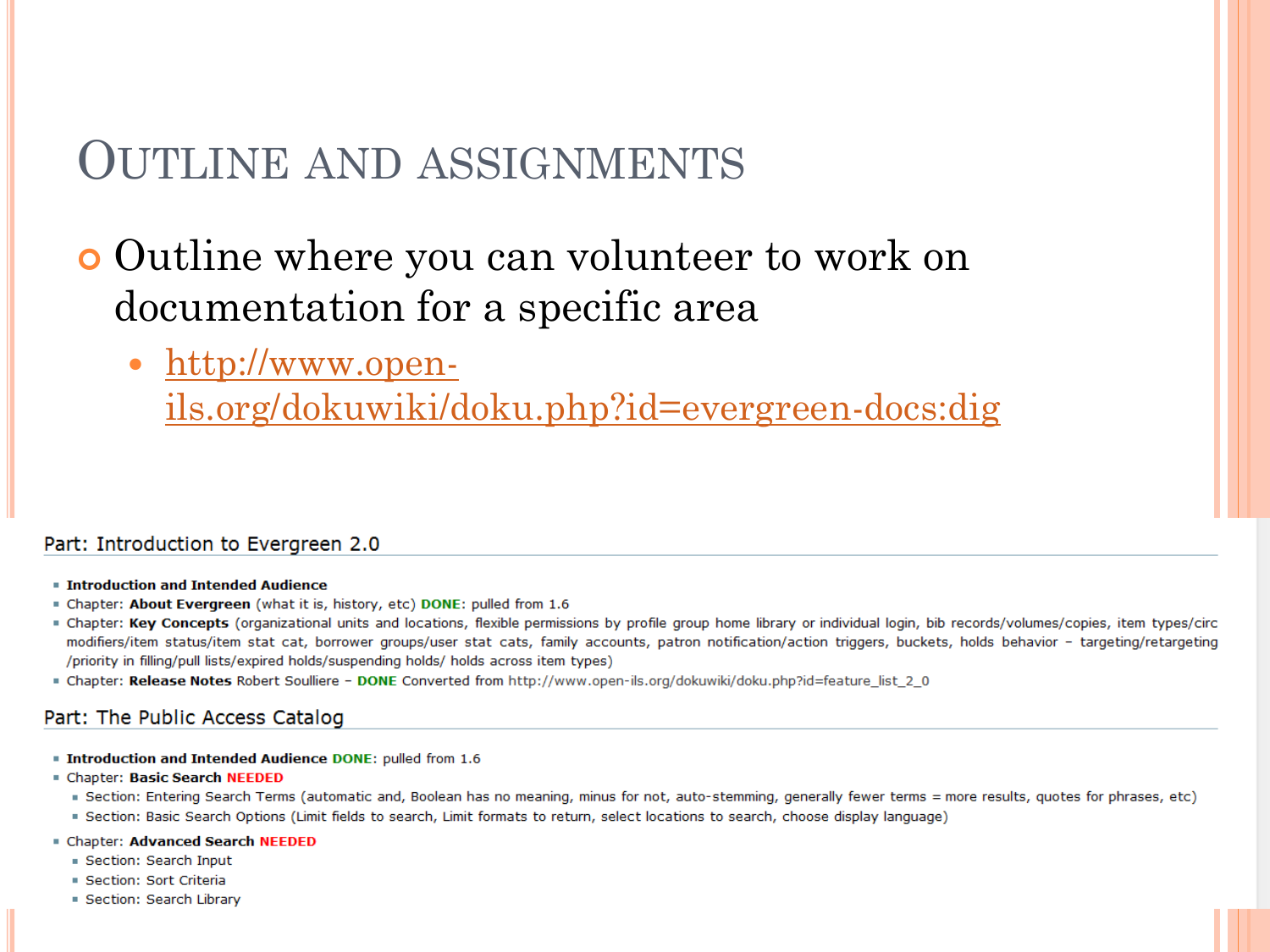# WIKI

- **o** Documentation Wiki
- o <http://www.open-ils.org/dokuwiki/doku.php>
- Can contribute bits of information, document drafts, etc.
	- Example: Acquisitions and Serials draft documentation posted
- This is a good place for "working documents"
	- Items in draft form that need to be worked on by multiple people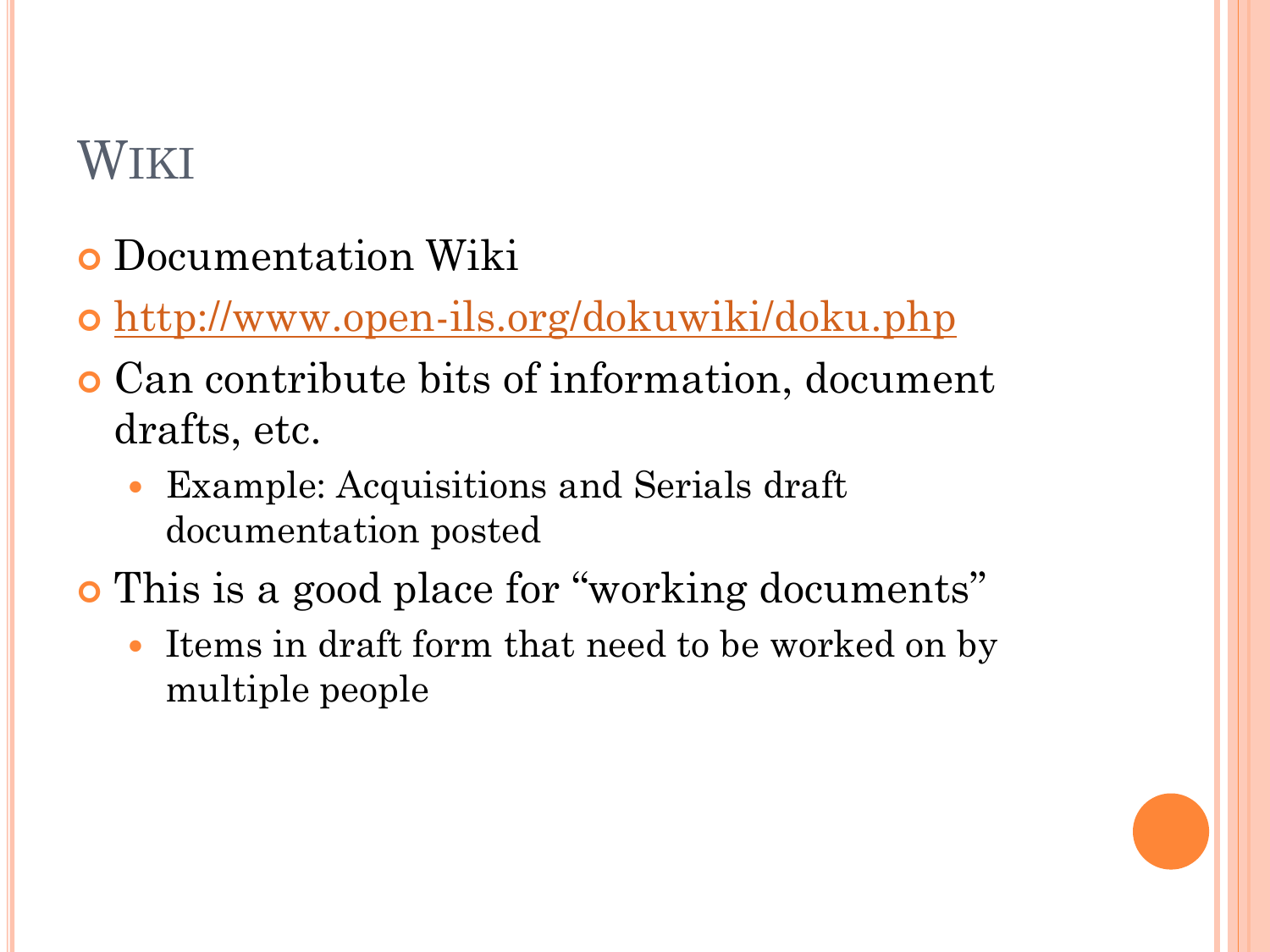## GETTING INVOLVED

Listserv

### Submit documentation

 Make edits to existing documentation

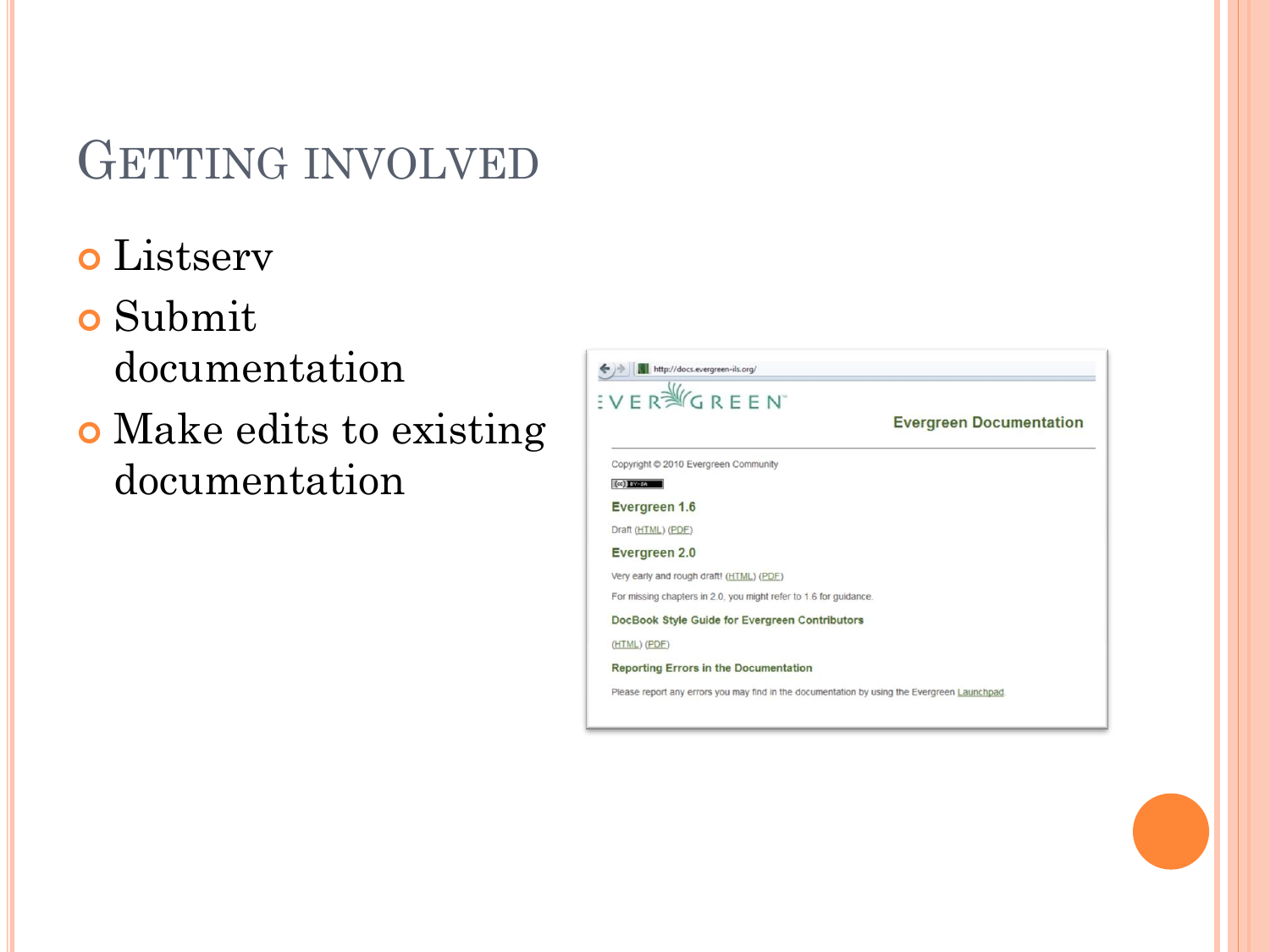### MULTIPLE WAYS TO CONTRIBUTE

- **o** Email items to listserv
- Contribute short pieces to the wiki
- Mark items up with XML using DocBook
- Submit items with Github